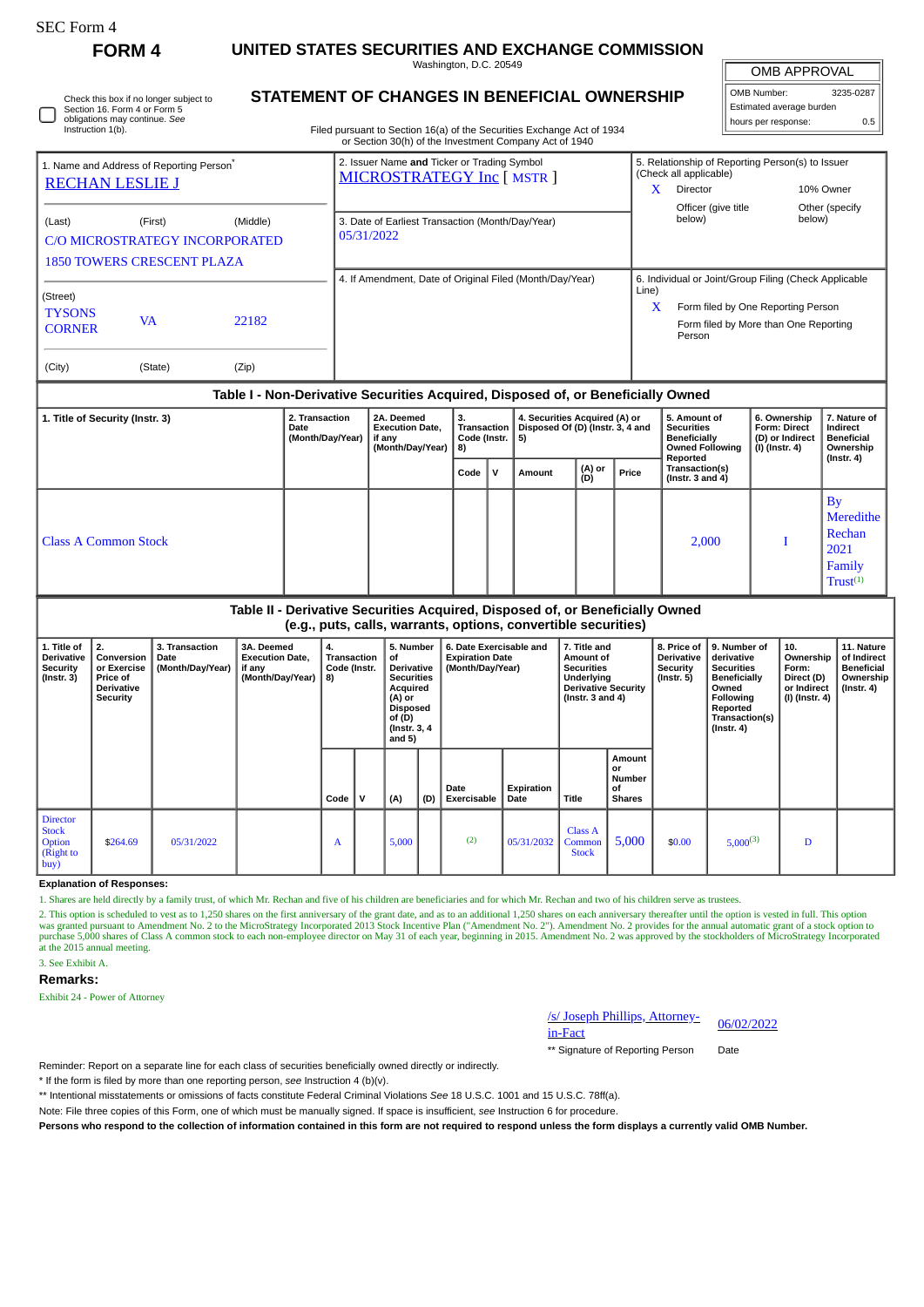### POWER OF ATTORNEY

Know all by these presents, that the undersigned hereby constitutes and appoints each of W. Ming Shao, Andrew Kang, and Joseph Phillips, signing singly, the undersigned's true and lawful attorney-in-fact to:

(1) execute for and on behalf of the undersigned, in the undersigned's capacity as an officer and/or director of MicroStrategy Incorporated (the "Company"), Forms 3, 4, and 5 in accordance with Section 16(a) of the Securities Exchange Act of 1934 and the rules thereunder;

(2) do and perform any and all acts for and on behalf of the undersigned which may be necessary or desirable to complete and execute any such Form 3, 4, or 5 and timely file such form with the United States Securities and Exchange Commission and any stock exchange or similar authority; and

(3) take any other action of any type whatsoever in connection with the foregoing which, in the opinion of such attorney-in-fact, may be of benefit to, and in the best interest of, or legally required by, the undersigned, it being understood that the documents executed by such attorney-in-fact on behalf of the undersigned pursuant to this Power of Attorney shall be in such form and shall contain such terms and conditions as such attorney-in-fact may approve in such attorney-in-fact's discretion.

The undersigned hereby grants to each such attorney-in-fact full power and authority to do and perform any and every act and thing whatsoever requisite, necessary, or proper to be done in the exercise of any of the rights and powers herein granted, as fully to all intents and purposes as the undersigned might or could do if personally present, with full power of substitution or revocation, hereby ratifying and confirming all that such attorney-in-fact, or such attorney-in-fact's substitute or substitutes, shall lawfully do or cause to be done by virtue of this Power of Attorney and the rights and powers herein granted. The undersigned acknowledges that the foregoing attorneys-in-fact, in serving in such capacity at the request of the undersigned, are not assuming, nor is the Company assuming, any of the undersigned's responsibilities to comply with, or the undersigned's liability under, Section 16 of the Securities Exchange Act of 1934.

This Power of Attorney supersedes any and all previous Powers of Attorney relating to Form 3, 4, and 5 filings in the undersigned's capacity as an officer and/or director of the Company, and shall remain in full force and effect until the undersigned is no longer required to file Forms 3, 4, and 5 with respect to the undersigned's holdings of and transactions in securities issued by the Company, unless earlier revoked by the undersigned in a signed writing delivered to the foregoing attorneys-in-fact.

IN WITNESS WHEREOF, the undersigned has caused this Power of Attorney to be executed as of the date written below.

Signature: /s/ Leslie Rechan Print Name: Leslie Rechan Print Date: June 2, 2022